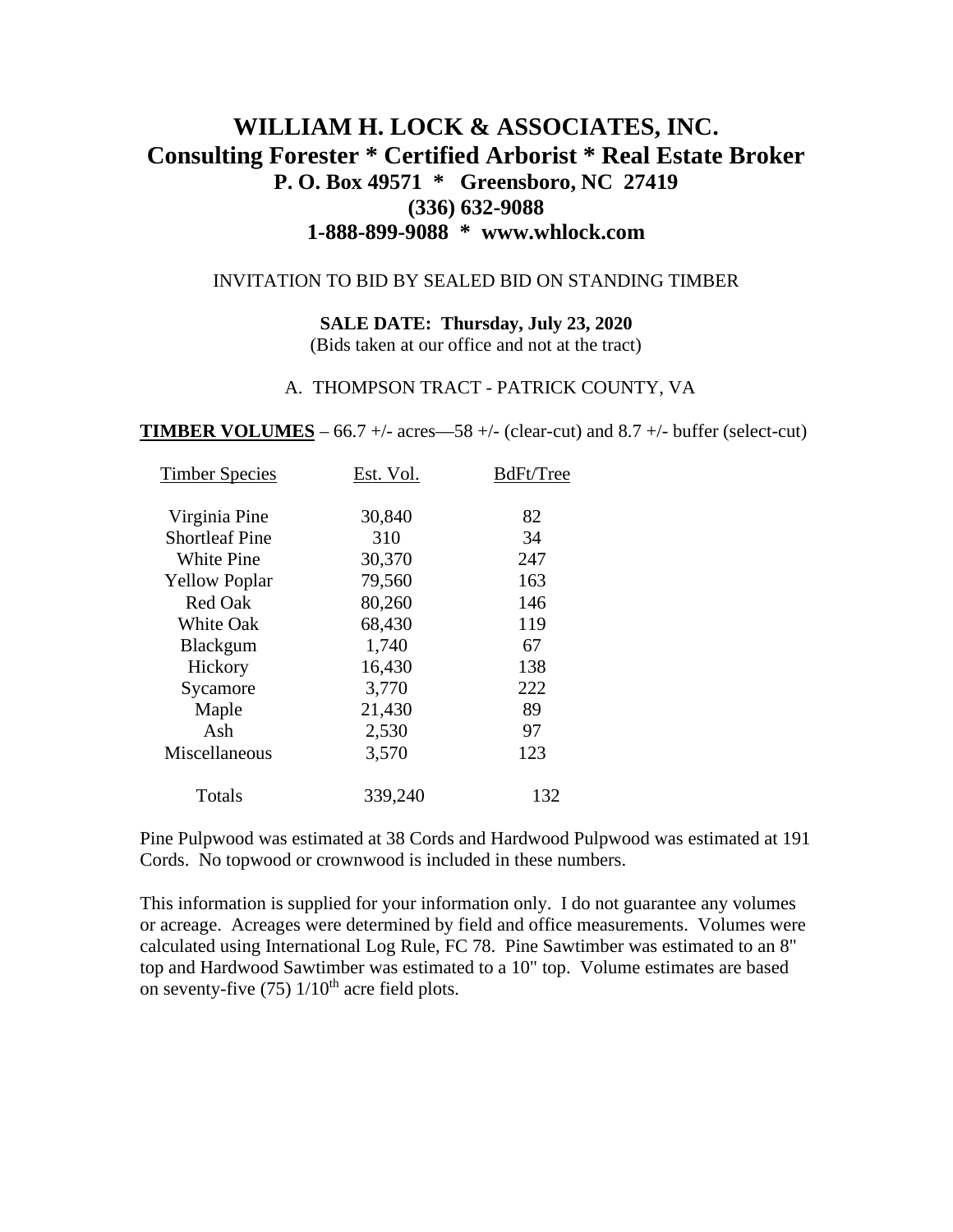Page Two A. Thompson Tract - Timber Sale Sale Date: Thursday – July 23, 2020 at 11:00 am at our office

## **LOCATION:**

This tract is located in the northeastern section of Patrick County near the Fairystone area. The parcel is on the west side of Goblintown Road near the 571 Goblintown Road, Stuart, VA address point. See the attached Timber Sale map.

## **BIDS:**

The Thompson Tract is being sold on a lump sum, sealed bid basis. Bids will be accepted by **regular mail** if received by 5:00 pm on Wednesday, July 22, 2020 **OR** bids will be accepted by **email [\(whlock@whlock.com\)](mailto:whlock@whlock.com), telephone (336-632-9088), fax (336- 632-9088), or in person** at our office until 11:00 am on Thursday, July 23, 2020. At 11:00 am on Thursday, July 23, 2020 all bids received will be recorded. The successful bidder will be notified within 24 hours of the bid openings. A 10% deposit may be requested to be delivered to William H. Lock & Associates, Inc. within 72 hours of the bid opening. The balance of the sales price is to be delivered at the sale closing. The seller reserves the right to refuse or accept any and all bids. Seller will consider all bids. The seller will be responsible for the timber deed preparation and forestry consultant fees. The buyer will be responsible for all other closing costs. A \$1,000 performance deposit will be payable at closing and held in a non-interest bearing trust account until satisfactory completion of logging. The performance deposit does not limit the buyer's liability.

## **PLACE OF SALE:**

The timber sale will be held at the office of William H. Lock & Associates, Inc. in Greensboro, NC. The office address is 375 S. Swing Road, Greensboro, NC 27409. Telephone and Fax: 336-632-9088; [Email-whlock@whlock.com](mailto:Email-whlock@whlock.com)

## **CONDITIONS OF SALE**:

1. The Buyer shall have 24 months from the date of the timber deed to cut and remove all merchantable timber. The sale boundaries have been marked with pink flagging. No flagged trees marking the sale boundaries and no trees outside the flagged trees are to be harvested. Creek buffers within the clear-cut "sale areas" are marked with blue flagging. No blue flagged trees are to be cut or harvested. All pine of any size and hardwoods > 16" diameter breast height (dbh) may be removed from these buffer areas provided all VA Best Management Practices and any applicable River Basin Rules are followed.

2. The Buyer may access the tract from Goblintown Road along the main road frontage. The existing woods path on the northern corner of the property may not be used for any logging activity. All access routes will need to be installed and/or maintained according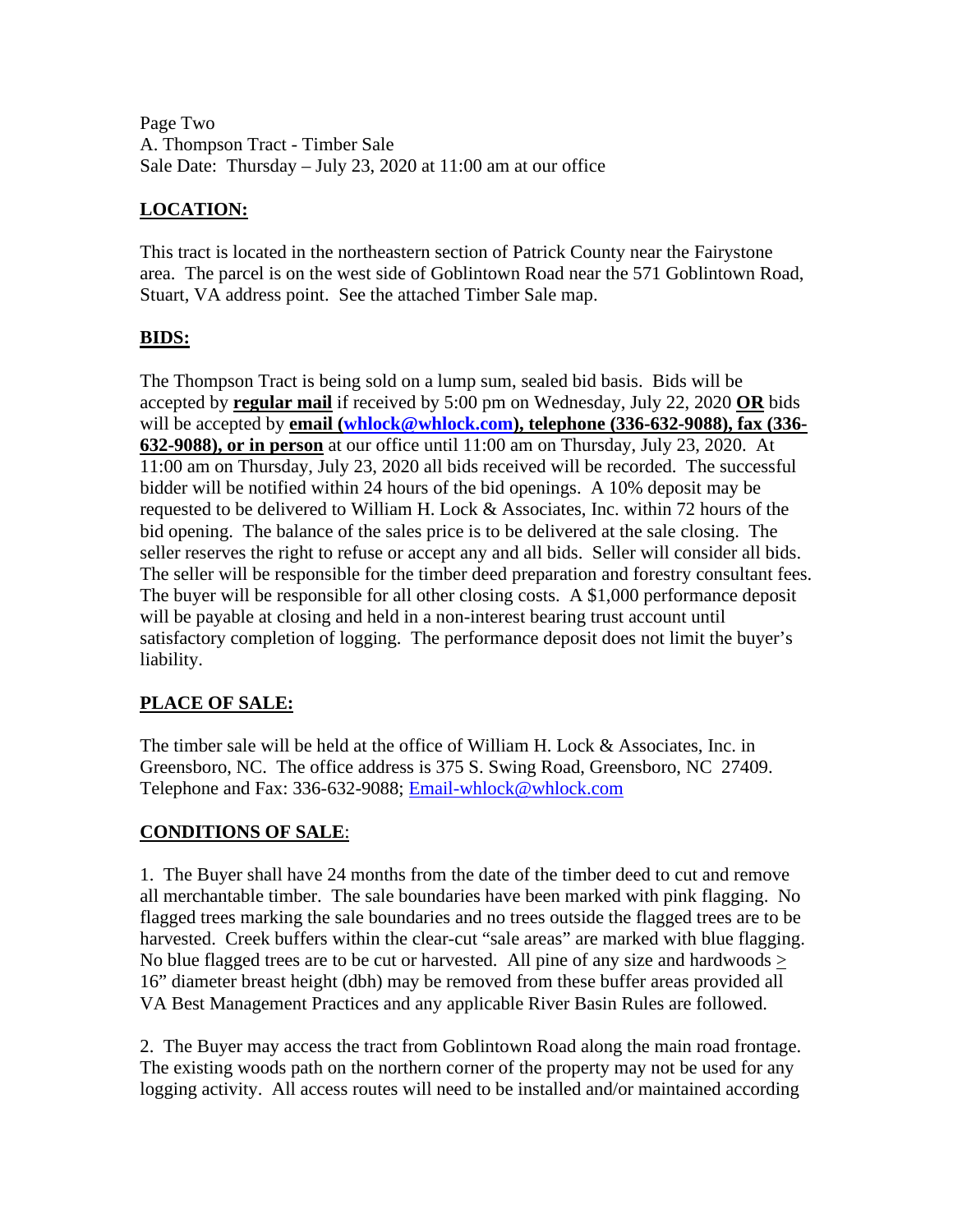Page Three A. Thompson Tract - Timber Sale Sale Date: Thursday – July 23, 2020 at 11:00 am at our office

to all Virginia Best Management Practices. All existing roadways must be left in similar condition, reasonable wear and tear accepted, at the completion of the harvesting operation as they were at the beginning of the harvesting operation. Call our office if you have questions concerning access routes.

3. The Buyer is responsible for maintaining a clean site. No equipment parts, trash, tires or other debris shall be left on the property as a result of the harvesting operation. It shall be the Buyer's responsibility to clean up any hazardous material or chemical waste spills including but not limited to Diesel Fuel, Hydraulic Fluid, Machine Oil, and/or Gasoline upon the subject property if they resulted from the harvesting operation. Responsibility will include any required remediation including but not limited to the removal of contaminated soils. Deck sites, loading sites, and/or truck parking areas must be free of logging debris and smoothed when completed.

4. The Buyer is responsible for following all Federal, State, and local regulations regarding timber harvesting activities. Buyer is responsible for harvest notification required under Virginia law and for obtaining any other necessary permits or licenses required for timber harvesting. All logging operations must conform to Virginia Best Management Practices. In the event that a non-compliance situation is identified on the tract as a result of the harvesting operation, William H. Lock & Associates, Inc. will have the express right to suspend the harvesting operation until the situation is brought into compliance. No trees or other logging debris shall be left in or across the property boundary, sale cutting lines or access roads.

5. All sale boundaries are marked with pink flagging. Landowner guarantees the sale boundaries. No flagged trees denoting the sale boundary shall be cut and no trees outside the boundary lines shall be cut. If trees marking the property lines or sale boundary are cut, Virginia timber trespass laws may apply. No trees shall be cut to fall on a neighboring landowner's property or where potential damage may occur. If existing property corners are damaged or removed as a result of the harvesting operation, Buyer agrees to replace the markers at the correct surveyed location at their own expense.

6. Buyer agrees to notify William H. Lock & Associates, Inc., P. O. Box 49571, Greensboro, NC 27419 at least 3 days in advance of the beginning of the harvesting operation and at least 3 days in advance of the completion of the harvesting operation. Telephone numbers are Office: (336) 632-9088. The buyer and/or logger must complete a pre-harvest inspection with WHL & Associates prior to beginning any logging activity.

7. Seller reserves the right to require the termination of all timber harvesting in the event that weather conditions cause the land to become so wet that continued logging will cause